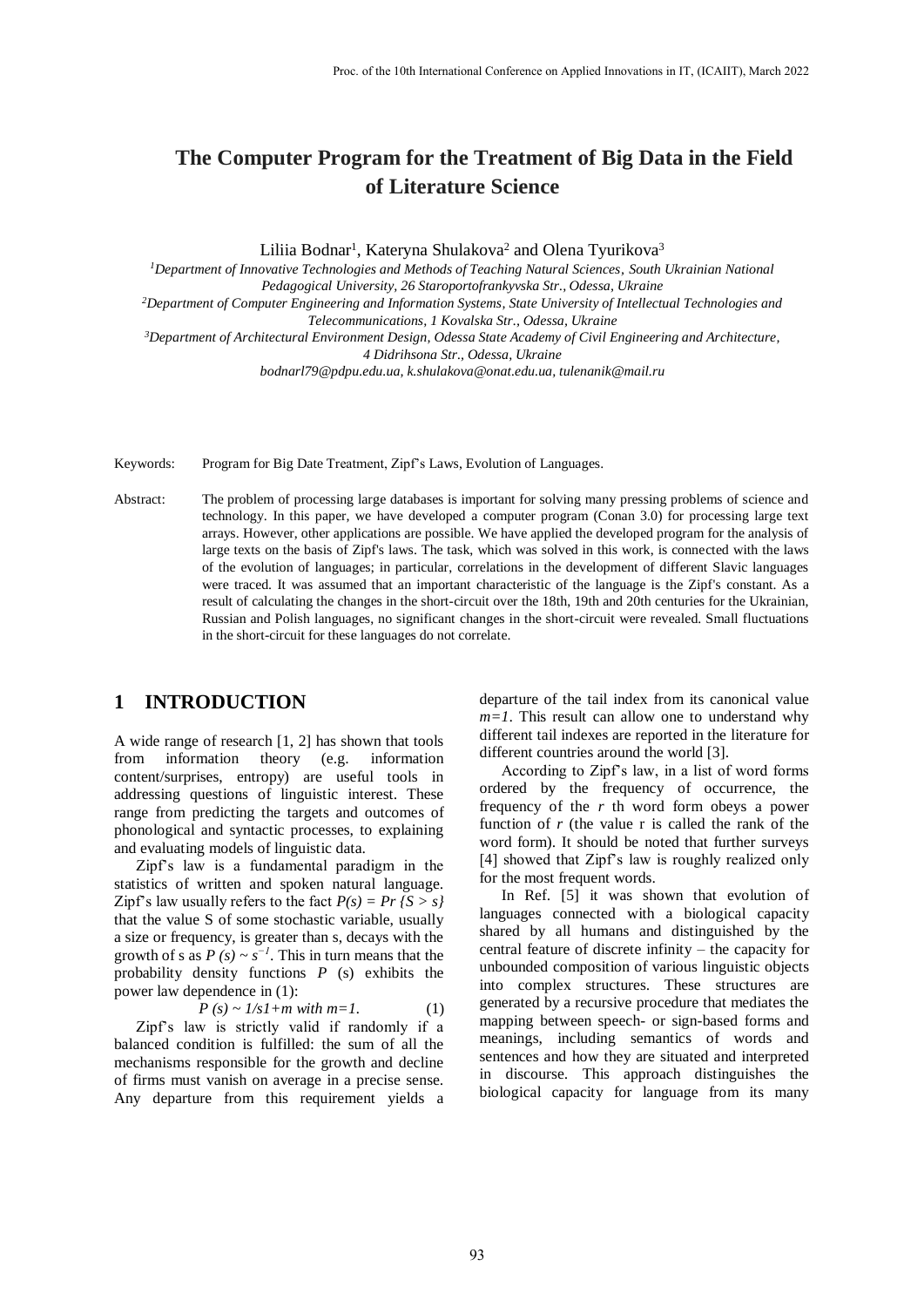possible functions, such as communication or internal thought.

The study of language evolution is performed using approaches of "Big Data". Different models of language evolution are expressed in multiple empirical domains. Databases for linguistic structure are available in the Internet [6].

In Ref. [7] it have explored the effectiveness of authorship attribution on works of literature. A certain authors have a highly recognizable style. It was considered usage statistics for the commonly used style markers for two authors. Each number is the number of function occurrences that is the particular function word. It was realize like our ways with usage Natural Language Toolkit (NTLK) library.

Margins, column widths, line spacing, and type styles are built-in. Some components, such as multilevelled equations, graphics, and tables are not prescribed, although the various table text styles are provided. The formatter will need to create these components, incorporating the applicable criteria that follow.

## **2 DESCRIPTION OF COMPUTER PROGRAM**

The developed computer program (Conan 3.0) was created for analyzing large texts. There is also a possibility to use the program for assessing the quality of literary translations [9].

The program Conan 3.0 is based on the earlier version Conan 2.0, which was written in the C # language using the functionality of MSSQL database like Full-text Search for ordering and processing data which was getting after parsing of a text document and importing them into MSSQL Database. Such a way of processing data was pretty complicated and had a lot of restrictions and as a result of pretty low performance and quality of calculation [8] [9]. This led to the development of a new version of the program, where we abandoned the use of the database functionality in favor of dynamic analysis based on algorithms provided by the NTLK library.

Creating a new version of the application we were following such goals as:

- Make the application more native to the internet surrounding.
- Make the application usage easier for users.

 Increase performance and quality of calculation due to using Python and already well-developed python BigData libraries.

The program is based on the simple text data processing algorithm (Figure 1).



Figure 1: Algorithm for calculation of Zipf's constant.

Our previous programs did not take into account the important features of Zipf's laws. For example, the same word was accounted many times with different suffixes.

In the program Conan 3.0 the probabilistic search was introduced which made the calculations more accurate.

Based on the modern technologies for processing large amounts of data and the Natural Language Toolkit (NTLK) library [10], it was possible to rewrite the program code while using simple algorithms.

The data of this library were used also in the work [7].

NTLK includes extensive software, and documentation that we downloaded from source<sup>1</sup>. We used Natural Language Processing to provide any kind of computer manipulation with natural language. As to programming environment, the choice was done between two scripting languages, Python and JavaScript. At present much of server applications are written in JavaScript and Python languages [12]. Using each of the platforms we easily develop and maintain web applications of any complexity. Event-oriented architecture Node.js, which allows us to handle large streams of data simultaneously, and Python, in turn, is perfect for processing large amounts of data.

<sup>1</sup> <http://www.nltk.org/>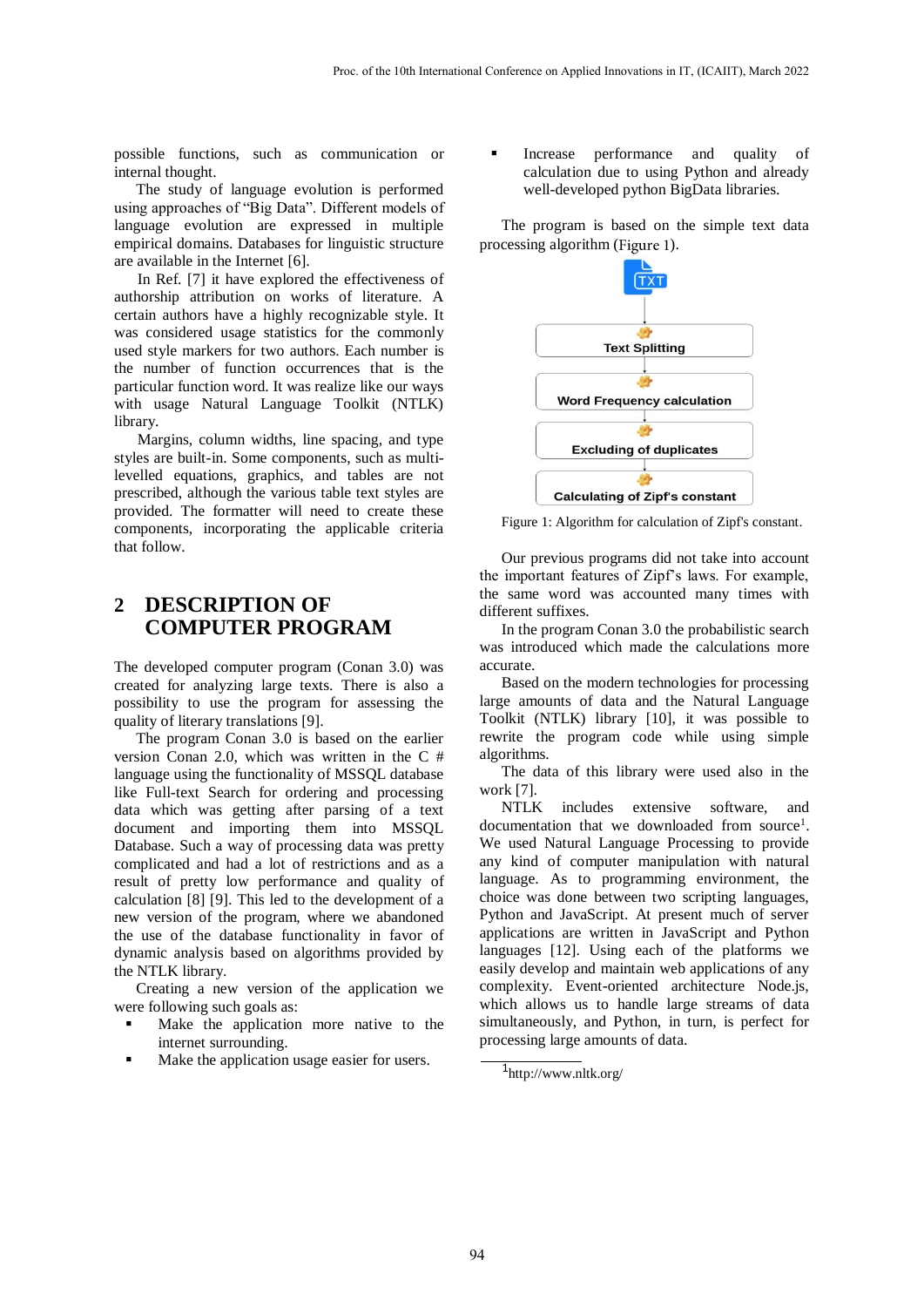In this work the results were obtained using some approaches in the field of Big Data [9]. Thus, the chosen approach provided a platform for writing the program as a full-fledged web application for online use.

In the course of the chosen solution, it also became clear that there is no function that calculates the Zipf's constant in its pure form in this library. In the previous versions of the program, the main difficulty of data processing was not the calculation of the Zipf's constant, but the preparation and processing of the text under study. Therefore, the Natural Language Toolkit came up for the intermediate values needed for the Zipf's constant, such as calculating the frequency of occurrences of words. As a result, the algorithm for determining the Zipf's constant has not changed except for using the Natural Language Toolkit library instead of using the Full Text Search technology previously used in the full text search. This greatly accelerated the calculation of the Zipf's constant.

## **3 ANALYSIS OF SLAVIC LANGUAGES EVOLUTION FROM THE 18TH TO THE 20TH CENTURIES**

The study was conducted in order to trace the evolution of the languages of the East Slavic and West Slavic groups: Ukrainian, Russian and Polish.

The representation in terms of the frequency distribution  $f(n)$  was successfully used to demonstrate the stability of the Zipf's constants for various literary works from the 18th to the 20th centuries with different sizes of texts.

Such works as "Litopis Samovidtsya"

(18th century), "Compositions of Shevchenko" (19th century), "Compositions of Dovzhenko" (20th century) and others were investigated in Ukrainian.

Processing the text data for the Ukrainian language, the following results were obtained, shown in Figure 2.

The obtained data indicate that the Zipf's constant for Ukrainian works is within:

18th century from 0.049 to 0.072

- <sup>1</sup> 19th century from 0.056 to 0.087
- 20th century from 0.05 to 0.061

The largest variation occurred in the 19th century at 0.031 units. Taking into account the fact that the Zipf's constant is a constant for each language, it can be assumed that this language was intensively modified in a given period of time, which led to a change in the identity of the language. Taking the fact that the value in the 20th century almost returned to the framework of the 18th century and the spread became much smaller, we can assume that destructive changes in the language did not occur and its identity was preserved in one way or another.

Studies of Russian works have shown the results, which are presented in Figure 3. Such works as "Works of Lomonomov" (18th century), "Works of Tolstoy" (19th century), "Works of Bunin" (20th century) and others were investigated in Russian.

The data obtained indicate that the Zipf's constant for Russian works is within:

- 18th century from 0.037 to 0.064
- 19th century from 0.04 to 0.065
- 20th century from 0.021 to 0.05



Figure 2: Counting Zipf's constant for Ukrainian.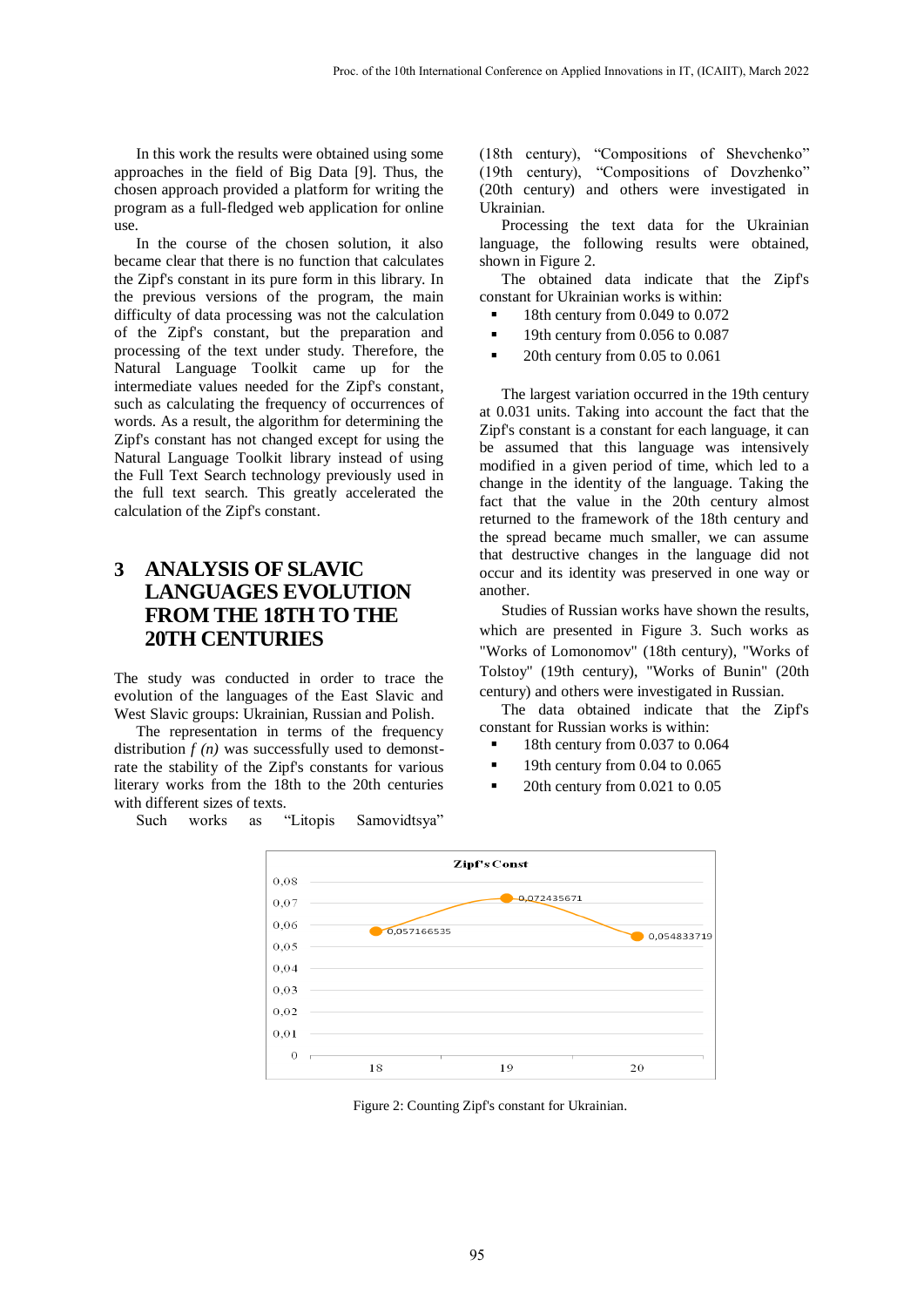

Figure 3: Counting Zipf's constant for Russian.

The results suggest that the language underwent an intense change in the 18th century. Perhaps it was the period of the formation of the language and its foundations. In the 19th century, language changes are minimal, i.e. the language was as stable as possible during this period of time. In the 20th century, the figure shows that the language undergoes an intense change. But given the fact that, for all centuries, the constant is approximately in the same ranges, we can assume that the identity of the language has remained unchanged for three centuries.

Also for comparison were used "Bogurodzica" (18th century), "Creations of Adam Asnyk" (19th century), "Creations of Tadeusz Boy-Żeleński" (20th century) ad other works in Polish. The obtained data can be seen in Figure 4.



Figure 4: Counting Zipf's constant for Polish.

The data obtained indicate that the Zipf's constant for Polish works is within:

18th century from 0.047 to 0.067

- 19th century from 0.058 to 0.064
- 20th century from 0.054 to 0.068

The language has been subject to minimal changes over three centuries and its identity has remained almost unchanged.

#### **4 CONCLUSIONS**

Comparing the results, we can assume that the most steady and stable language with the maximum preserved identity among the languages we have chosen was Polish, and the most modified one with the preserved identity is Russian. The Ukrainian language underwent not only structural changes, but also changes in its identity (in the 19th century), but in the 20th century, the results testify to its stabilization and the identity to become close to Polish.

Regarding the practical relevance, this program can be used not only to check the language change over time, but also, for example, to check the authenticity of artistic translations, also to check the language features depending on the social sphere. Can be tracked changes in language depending on the region and migration of the population, which could be one of the points of our next research.

#### **REFERENCES**

[1] [Á. Corral,](https://www.ncbi.nlm.nih.gov/pubmed/?term=Corral%20%26%23x000c1%3B%5BAuthor%5D&cauthor=true&cauthor_uid=26158787) [G. Boleda,](https://www.ncbi.nlm.nih.gov/pubmed/?term=Boleda%20G%5BAuthor%5D&cauthor=true&cauthor_uid=26158787) an[d R. Ferrer-i-Cancho,](https://www.ncbi.nlm.nih.gov/pubmed/?term=Ferrer-i-Cancho%20R%5BAuthor%5D&cauthor=true&cauthor_uid=26158787) "Zipf's Law for Word Frequencies: Word Forms versus